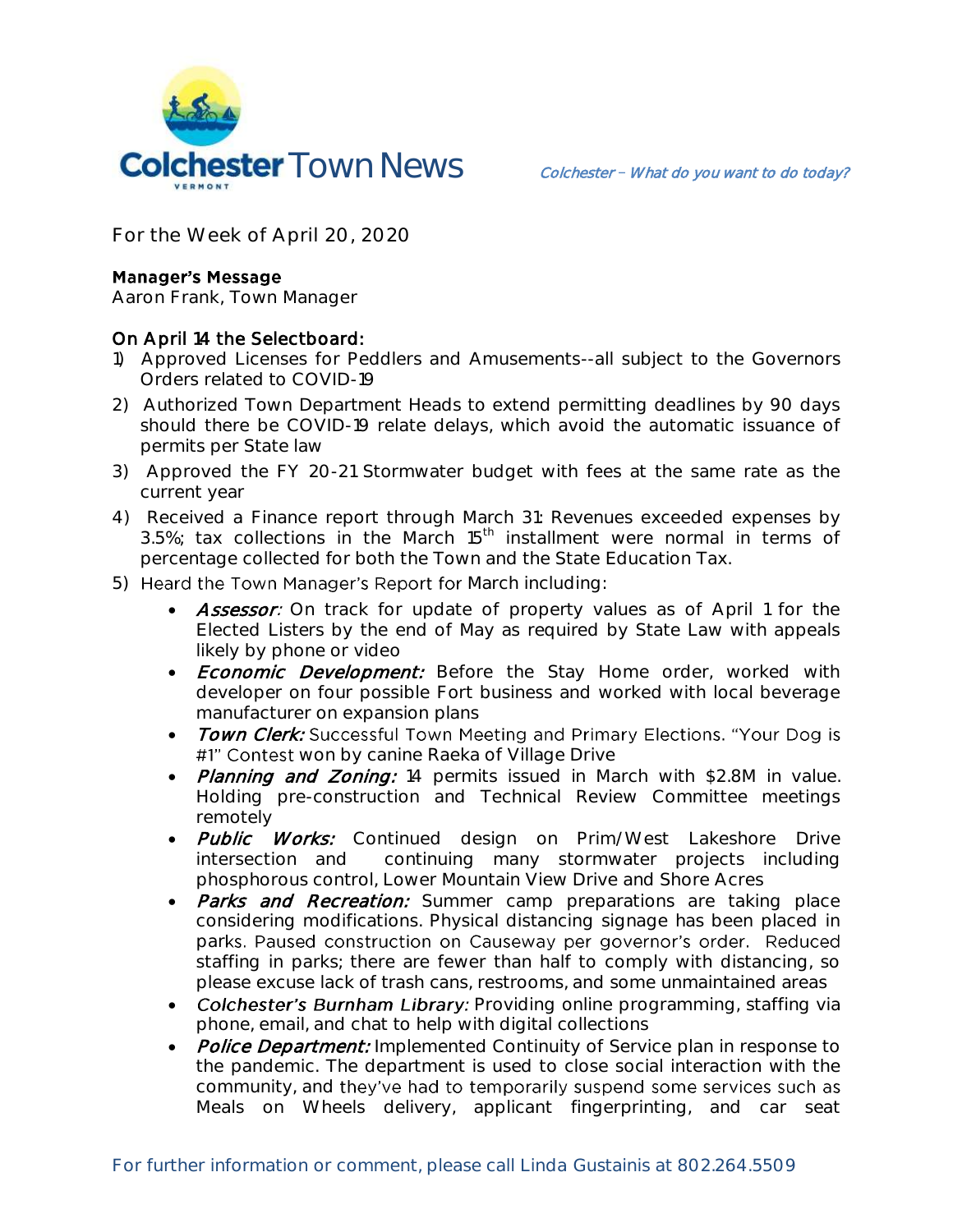

inspections. Calls for service over the past month have been down by as much as 30%. However in the past week there has been an increase in disturbance related calls as well as people in drug and mental health related crises. CPD continues to work with the Community Outreach workers who are physically distancing and providing service via phone until called to assist in the field

Town Manager's Office: Emergency Management Meetings - constant and ongoing, regarding national state and local response to public health emergency. Loaned Emergency Management Coordinator Seth Lasker to the State to help with statewide operations. Advocating for medical supplies on behalf of all Chittenden County rescue and ambulance providers with federal legislative delegation. Deferred all capital purchases; implemented hiring freeze outside of critical areas; implemented operating cost freeze outside of essential items. Updated annual Emergency Management Plan. Completed and implemented continuation of operations plans for all Town departments. Created special web page on COVID-19 and Town services including human services, mental health, business information and volunteer opportunities. Developed and sent out Flyer for Town residents

Colchester Town Fire Department Update: We have selected as Dale Newton as Career Captain of the town-wide fire department. Dale and two firefighters will be working weekday daytime when our volunteer staffing is at its lowest levels. The Captain's daily responsibilities will include oversight of the two daytime firefighters, response to and command of emergency calls for service as needed, provision of public education, training, pre-fire planning, equipment maintenance, and associated management recordkeeping.

Dale began as a volunteer firefighter cadet at age 14 and in his 16 years of service rose to the rank of Deputy Chief. Dale attended Lakes Region Community College in New Hampshire in the Fire Science Program where he took part in a two year live-in program at the Allenstown Fire Department working with both Career and Volunteer staff. The role of Captain respects the need for continued leadership by volunteers. We are considering positions of Deputy Chief, Assistant Chief, and/or Battalion Chief as the top level officers.

**COVID CASES:** As of April 19th, according to the [Vermont Department of Health,](https://www.healthvermont.gov/response/infectious-disease/2019-novel-coronavirus) there were 816 positive tests for COVID-19 in Vermont and 385 positive tests for COVID-19 in Chittenden County. Colchester's population is about 11% of the county total.

There is a lag time on testing as "[Test results will be available in 1-3 days,](https://www.healthvermont.gov/response/infectious-disease/2019-novel-coronavirus)" so the state or county information is the testing data from 1-3 days ago. The CDC web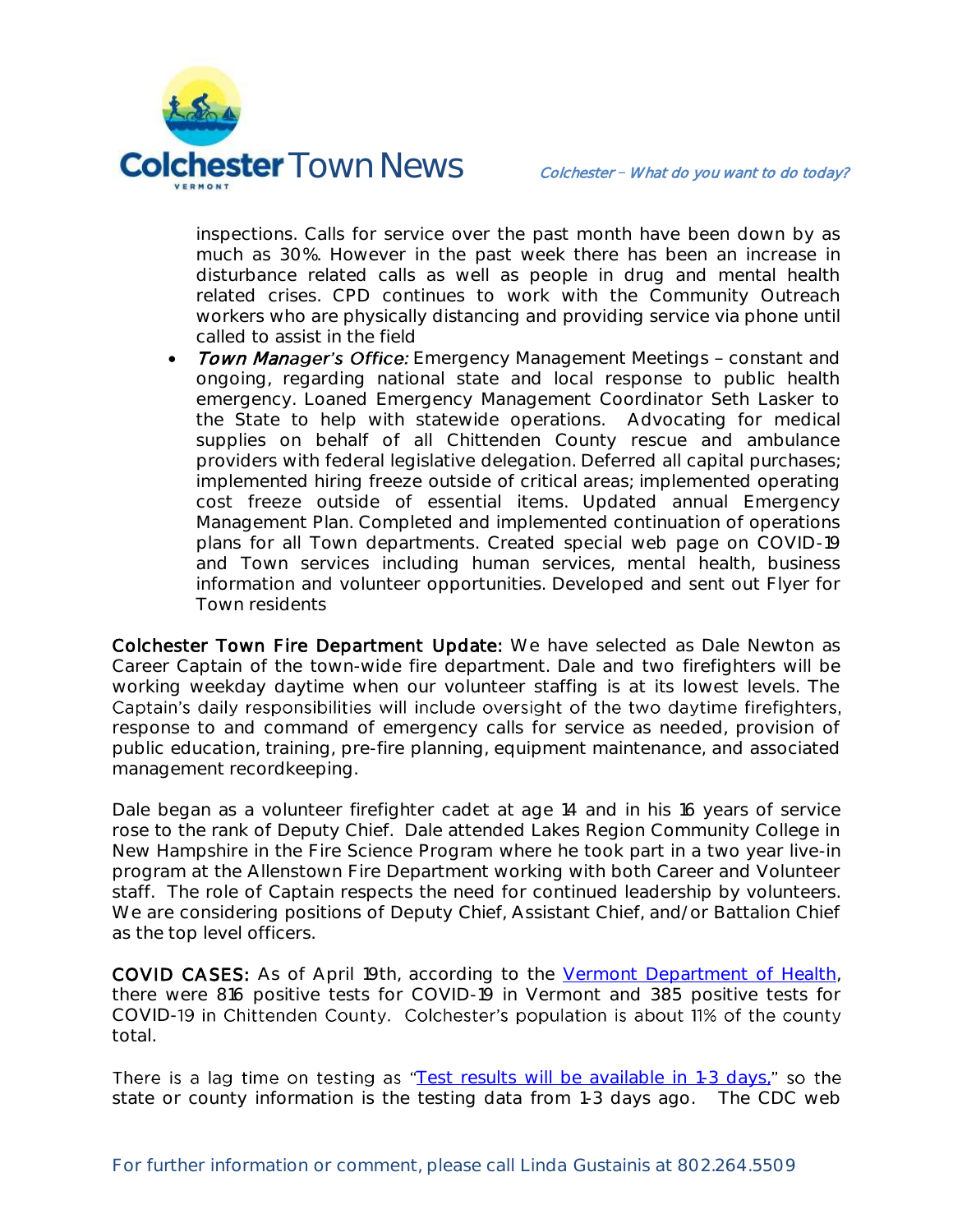

page indicates that nationally most cases are due to close contact vs. travel. [CDC](https://www.cdc.gov/coronavirus/2019-ncov/cases-updates/cases-in-us.html#reporting-cases)  also lists community transmission in Vermont as occurring in "defined area(s)"[.](https://www.cdc.gov/coronavirus/2019-ncov/cases-updates/cases-in-us.html#reporting-cases) It is important for everyone to take hand washing, physical distancing, work restrictions, and mask-wearing seriously to reduce and slow the speed of the spread of the virus.

Stay Heathy: Local recreation is encouraged, but stay within ten miles of your home. With 14 miles of bike paths, 32 miles of sidewalks and 8 parks, there are plenty of opportunities to get outside from yardwork, to walking running or biking in your neighborhood, to using recreation facilities with a member of your household.

COVID-19 / Town Services: special Town web page [https://tinyurl.com/Col-Town-](https://tinyurl.com/Col-Town-COVID)**[COVID](https://tinyurl.com/Col-Town-COVID)** 

Colchester's Town Directory is available at:

<https://www.colchestervt.gov/directory.aspx>

For more about the Town Manager's Office visit<http://colchestervt.gov/manager> or call (802) 264-5509.

## Economic Development Department Kathi Walker O'Reilly, Director

- Met with developer and toured four Fort Ethan Allen locations that are intended to be part of the St. Michaels sale and rejuvenation of the area.
- **Working with local beverage manufacturer on expansion plans**
- **Attended Rotary Board Meeting**
- Working with Administration on Town-wide COVID-19 communications and updates on website, Facebook, Instagram, Colchester Sun, and direct mail.

For more visit [http://www.colchestervt.gov/e](http://www.colchestervt.gov/)condev or call (802) 264-5508.

## Department of Public Works Bryan Osborne, Director

- Continue to advance the design for the reconstruction of the Prim and West Lakeshore Drive Intersection project.
- A public bid opening for the reconstruction of the Blakely Road/Laker Lane Intersection has taken place. The project was scheduled to proceed to construction on June 22nd of this summer. However, a recent amendment to the Governor's Executive Order has halted all construction activities with the exception of those projects that are necessary to support the COVID-19 response and maintain critical infrastructure. At this time, the Blakely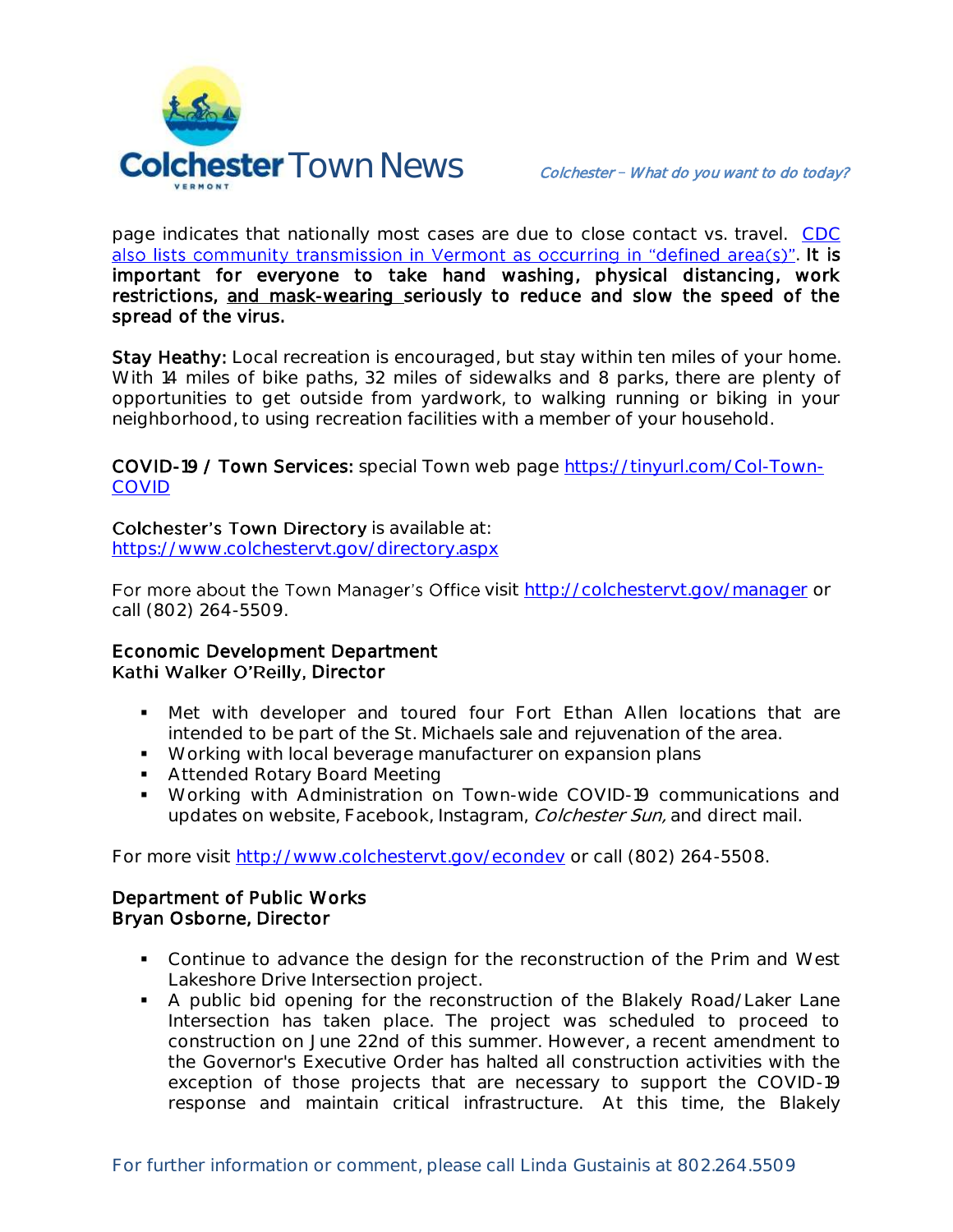

Road/Laker Lane Intersection project is not eligible to proceed. We will continue to monitor this and proceed to construction as soon as we are allowed and the project can be done without significant interference with the School District's operations.

- **Developing documents to secure engineering services to begin design work** for the construction of a single lane roundabout at the Bayside Intersection. Concurrently we are working with design engineers to implement additional temporary measures to improve the performance of the current signaled intersection.
- Continue the design for stormwater improvements in Shore Acres and the surrounding area to improve water quality in Malletts Bay.
- Continue the development of a phosphorus control plan to improve water quality in Malletts Bay.
- Continue to advance 30% engineering for the replacement of culverts beneath Lower Mountain View Drive.

For more visit<http://colchestervt.gov/publicworks> or call (802) 264-5620.

**Upcoming Town Boards and Commissions Meetings:** 

In compliance with the Stay Home, Stay Safe order issued by Governor Phil Scott, most Town boards and commissions meetings are cancelled. Selectboard meetings and Board of Library Trustees will be held remotely.

- **Planning Commission:** 1st & 3rd Tuesdays of the month, 7:00pm. Next Meeting: TBA
- Development Review Board: 2<sup>nd</sup> Wednesday of the month, 7:00pm. Next meeting: 5/13
- **Recreation Advisory Board:** 2<sup>nd</sup> Wednesday of the month, 7:00am, Champlain Room, 2<sup>nd</sup> floor. Next meeting: TBA
- **Conservation Commission:** 3rd Monday of the month, 7:00pm, at the Bayside Activity Center or per agenda. TBA
- **Library Board of Trustees:** 3rd Thursday of the month, 4:30 PM at Burnham Library. Next meeting: 4/16. Instructions for residents to attend remotely will be included on the Agenda.
- Selectboard: 2nd & 4th Tuesday of the month, 6:30pm. Next meeting: 4/28 Due to the current State of Emergency the Town Hall is closed to public access. The public is invited to call in to participate in the meeting. To attend remotely:

 Dial Uber Conference: (802) 255-4075 Enter Participant PIN = 03883

o You may watch the Selectboard meeting at 6:30 PM on live stream TV: http://lcatv.org/live-stream-2